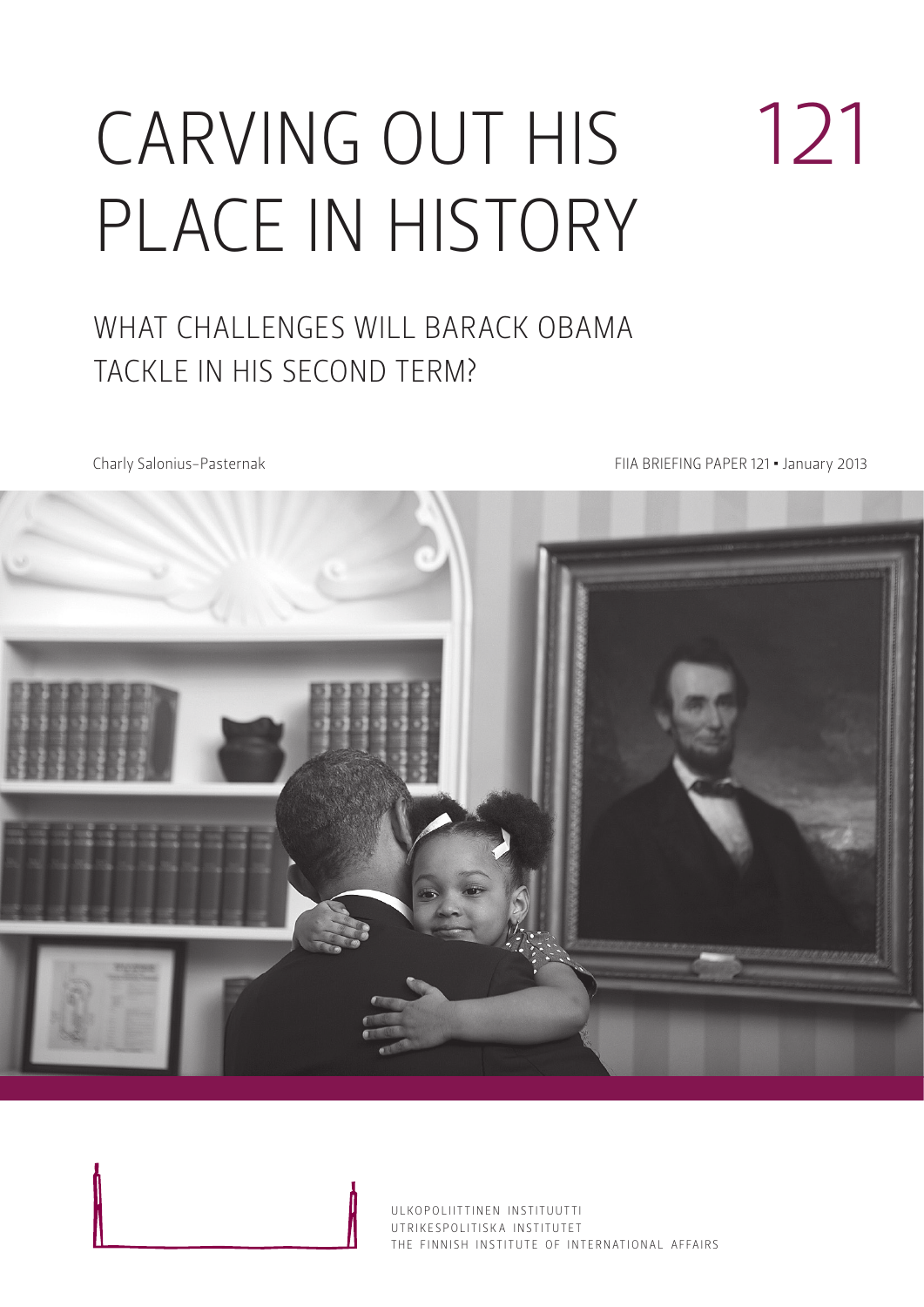## Carving out his place in history

What challenges will Barack Obama tackle in his second term?



Charly Salonius-Pasternak Researcher The Finnish Institute of International Affairs

FIIA Briefing Paper 121 January 2013

- As he begins his second term, President Barack Obama's place in history is assured. A successful second term would set him on the path to becoming one of the most highly regarded presidents in US history.
- • Domestic politics will continue to be Obama's focus during his second term. He will oversee the implementation of his signature first-term accomplishments, and seek additional policy changes in how the US approaches immigration and climate change.
- • President Obama's second-term foreign policy team will continue the Pivot to Asia, while refining the emerging Obama Doctrine. The use of drones, Special Forces and cyber weapons will continue, as lower-cost tools to directly address threats to US national security.
- Europe must take far more responsibility for its defence and regional security, for its relationship with neighbours in the east and the south, and the EU should strive to achieve a Transatlantic Free Trade Area, while President Obama remains in office.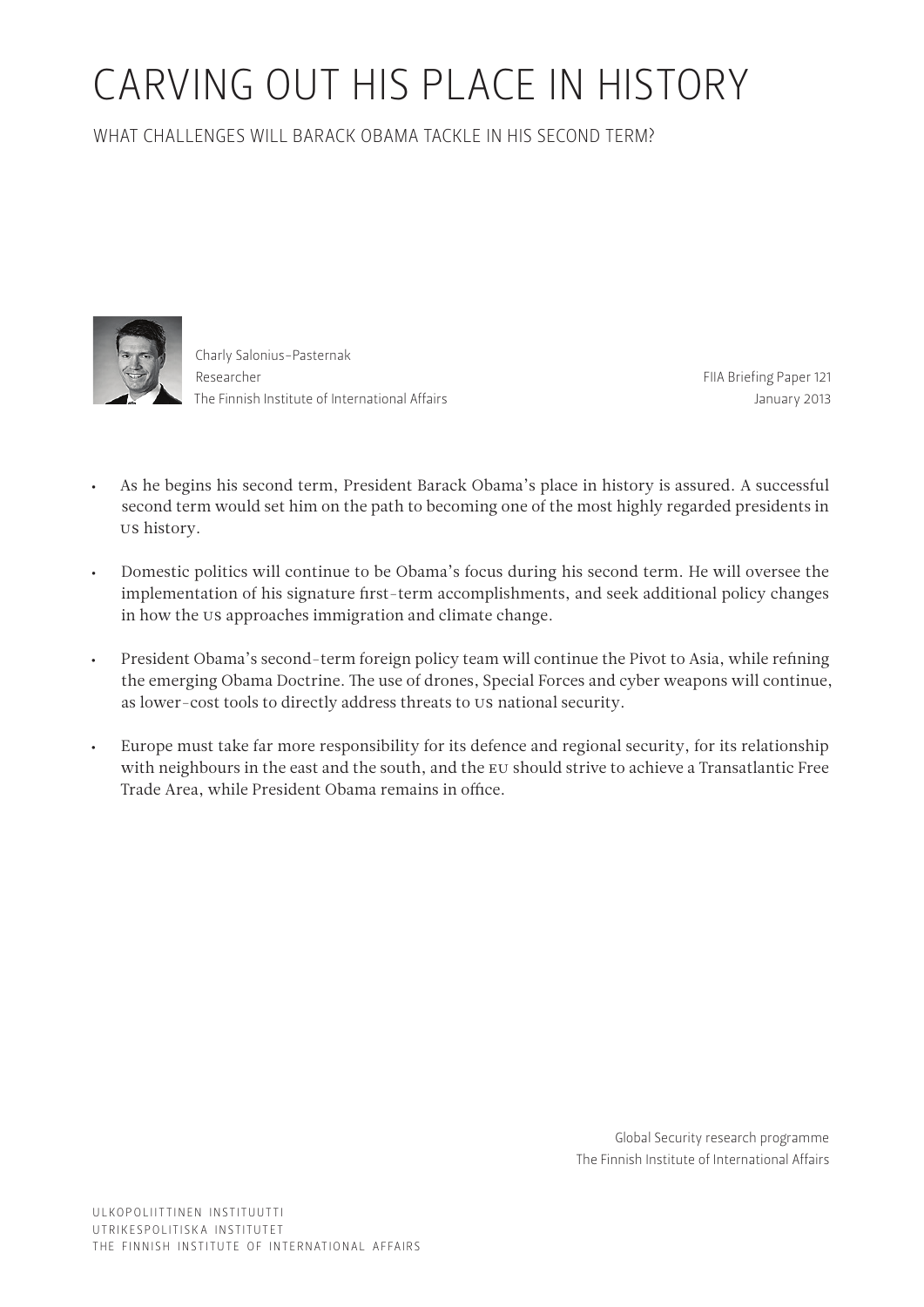As President Barack Obama steps into the White House for a second four-year term, he has the opportunity to go from being a good president to one of the most highly regarded presidents the US has seen – of metaphorically becoming a new face on Mt Rushmore.<sup>1</sup> To accomplish this amid an increasingly polarized political atmosphere, President Obama has to: (1) oversee the successful implementation of first-term domestic achievements, (2) craft additional significant domestic policy wins, while (3) setting US foreign policy on a more sustainable course for future generations. These three broad tasks are briefly considered below.

#### Overseeing the implementation of first-term achievements in domestic policy

Perhaps the most underappreciated achievement of the first Obama administration was the action it took to greatly limit the effects of the 'great recession' that started with the near collapse of the financial sector in the autumn of 2008. Although derided by political opponents and misunderstood by voters, the stimulus (formally American Recovery and Reinvestment Act) was a success which continues to change the United States. It also stopped the rapidly mounting job losses as soon as it was enacted, but as *Time's* senior national correspondent Michael Grunwald has said, "the stimulus was a 2.5 million-job solution to an 8 million-job problem."2 Combined with the auto-industry bailout and Wall Street reform, a fair amount of credit must be given to the Obama administration for saving the American economy from a worse fate. Proving a historic counterfactual is not possible, but the continual efforts by the Republican Party to sabotage the administration's efforts to improve the economy – for purely electoral purposes – suggest that even Obama's

opponents knew the administration's efforts were having a positive effect on the economy.

The most controversial first-term achievement which Obama must ensure is thoroughly implemented during his second term is the Affordable Care Act (ACA). The Act makes possible the most significant structural healthcare improvements Americans have seen since the creation of Medicare and Medicaid in the 1960s. Improving care, reducing the power of insurance companies, and extending coverage to tens of millions of Americans while reducing costs, is a monumental achievement. Obama's primary domestic task during his second term must be to ensure that the changes become irreversible; Republicans will fight this at both federal and state levels, through both legislative and executive measures.

In what may be seen as a key period in the dominant civil rights struggle of the early 21<sup>st</sup> century, the Obama administration worked to achieve significant improvements in lesbian, gay, bisexual and transgender (LGBT) rights. These changes guaranteed millions of LGBT Americans almost equal status as citizens, in the eyes of the courts, employers and the military. The administration's LGBT efforts were featured in US foreign policy and were frequently used by activists as an example that the United States was not only preaching to others about the need for reform, but also practising it.

#### Obama's second-term domestic priorities

Having won re-election with a voter coalition that reflects the changing demographics of the US, President Obama is determined to focus on domestic issues during his second term – doing nation-building at home, to use his own words. On the agenda are at least two large issues: immigration reform and addressing climate change. Closing the Guantanamo Bay prison may be seen by some as a domestic moral issue, but for the Obama administration it will rank as a second-tier issue, much like effective gun control legislation.

Progress in any of these is to some degree dependent on Republican willingness to work with Obama and other Democrats. In general there is little to suggest that the Republican Party would not continue the kind of fierce obstructionist politics it has convinced

<sup>1</sup> Mt Rushmore is located in South Dakota, and had during the 1930s engraved into its granite face the busts of four dominant US Presidents: George Washington, Thomas Jefferson, Abraham Lincoln and Theodore Roosevelt. Franklin Delano Roosevelt (FDR), US President from 1933 to 1945, should also symbolically occupy a space on Mt Rushmore.

<sup>&</sup>quot;The New New Deal" by David Plotz, August 14, 2012. Available at http://www.slate.com/articles/news\_and\_politics/ interrogation/2012/08/the\_new\_new\_deal\_a\_book\_argues\_ that\_president\_obama\_s\_stimulus\_has\_been\_an\_astonishing\_success.html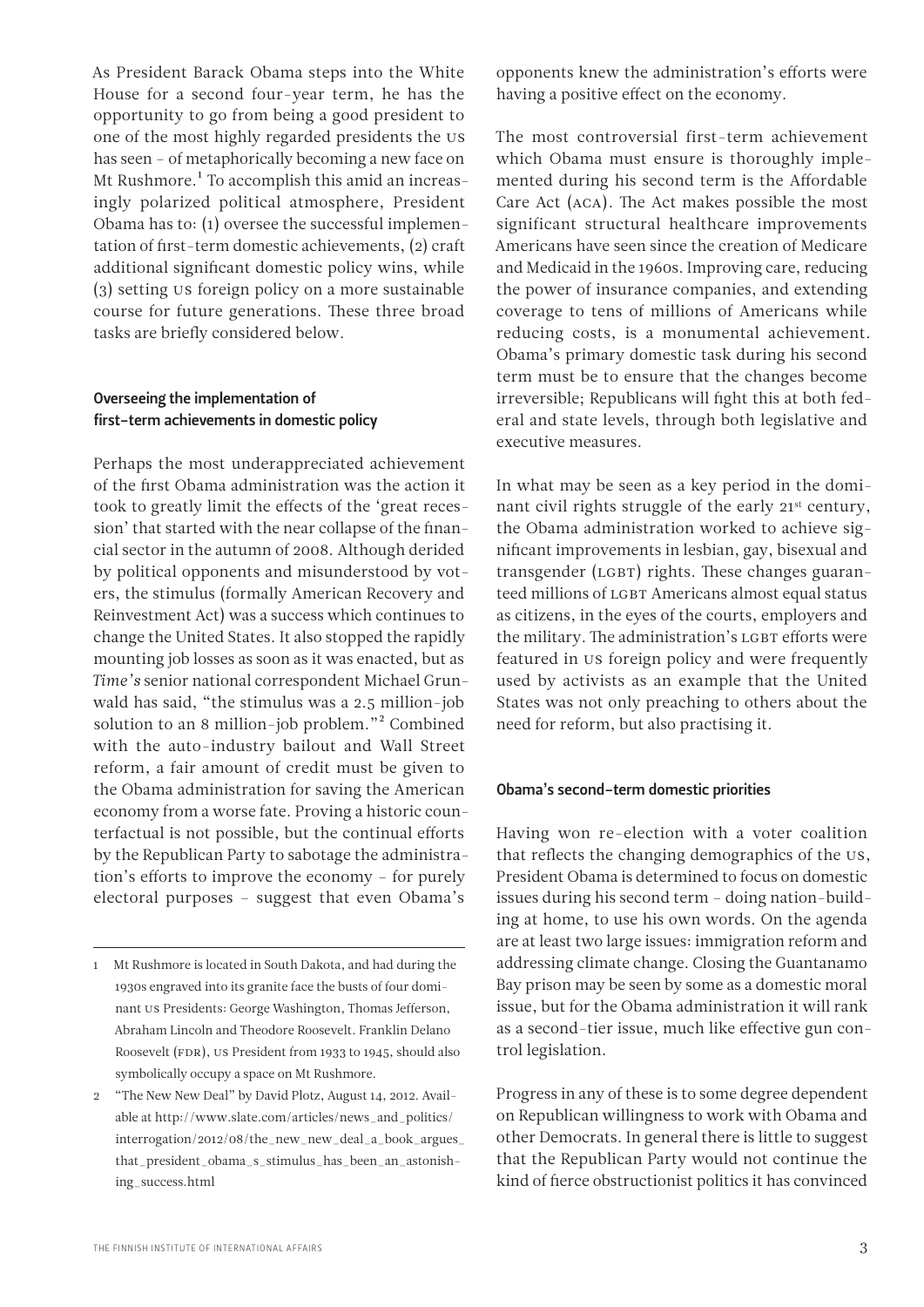itself have been successful since the mid-term elections in 2010. In fact, it is likely that with an eye towards the 2014 mid-term elections, the Republican Party will eschew all efforts at improving and governing the country, and focus on mounting both personal and spurious attacks against policies brought forth by the White House and Democrats in Congress.

Perhaps the most likely area where Obama can expect bipartisan impulses from Congress is immigration reform. The core component of reform would be to create a path to citizenship for the millions of illegal immigrants currently working and living in the United States. In addition to this, any reform is likely to include changed visa regulations and tougher enforcement provisions. Recently, reform has primarily been opposed by the GOP because it was seen as providing Democrats with millions of potential new voters. Because of developments in national demographics and Obama's overwhelming victory margin among Latino voters, the GOP has recognized the need to attract Latino voters to its side by moderating its stance on immigration. Because of this and Obama's emphasis on it, there is a strong likelihood that in his second term President Obama will achieve the passage of something like the *Dream Act*, paving the way for a more humane and rational approach to integrating the over ten million illegal immigrants into American society.

Climate change mitigation and efforts to change course from the current unsustainable ecologically destructive path were important for President Obama during his first term. In the eyes of many, Obama's accomplishments seem minor. However, the doubling fuel efficiency standards for cars and earmarking over ninety billion dollars of stimulus money for clean energy efforts, including energy efficiency, smart grid development, renewable energy technology, advanced biofuels and so forth, continue to have an impact, and lay the groundwork for a more efficient and environmentally sound US.

A key issue is how Obama will combine efforts to limit climate change with a focus on achieving greater energy independence. When Obama made increased energy independence a theme for his 2008 campaign, it is unlikely that he could have foreseen the tremendous changes in the US energy production mix that occurred during his first term. The development and harvesting of shale gas has

triggered a major shift in energy production and dependence dynamics. The percentage of electricity produced through gas has, according to the US Energy Information Administration, increased from 24% in 2010 to 31% in 2012, while only 36% of electricity used in 2012 was produced using coal (compared to 45% in 2010). According to a study by Dow Chemicals, approximately 90 billion dollars of investments have returned to the US due to the abundant availability of cheap gas. It is unclear how Obama intends to take advantage of predicted complete US energy independence and independence from oil from the Middle East by the end of his second term. This presents him with a range of opportunities and challenges, including how to continue to support renewable environmentally sound energy production when energy prices remain low.

If Obama can oversee the thorough implementation of ACA, further buttress LGBT rights, secure a comprehensive agreement on immigration, and gain some traction on climate change mitigation efforts, his domestic achievements could in modern times only be compared to those of Franklin Delano Roosevelt (FDR). To achieve this, Obama must work with and gain support from some members of the Republican Party, but it will also require jettisoning the almost reflexive bipartisanship he exhibited during his first mandate period. Like FDR, Obama also continues to face a range of foreign policy challenges. While Obama is unlikely to oversee the historic changes in global governance that emerged out of the wreckage of the Second World War, the emergence of an *Obama Doctrine* and strengthened *Pivot to Asia* will ensure that he also makes his mark on US foreign policy history.

#### The Obama Doctrine and Pivot to Asia – fundamental pillars of Obama's foreign policy

In the realm of foreign policy, Obama has laid the groundwork for a new US approach to the rest of the world. President Obama's second-term foreign policy team will build on this, and continue the *Pivot to Asia*, while refining the emerging *Obama Doctrine*. The use of drones, Special Forces and cyber weapons will continue as lower cost tools to directly address threats to US national security.

Under the emerging *Obama Doctrine*, the administration is ready to unilaterally use large-scale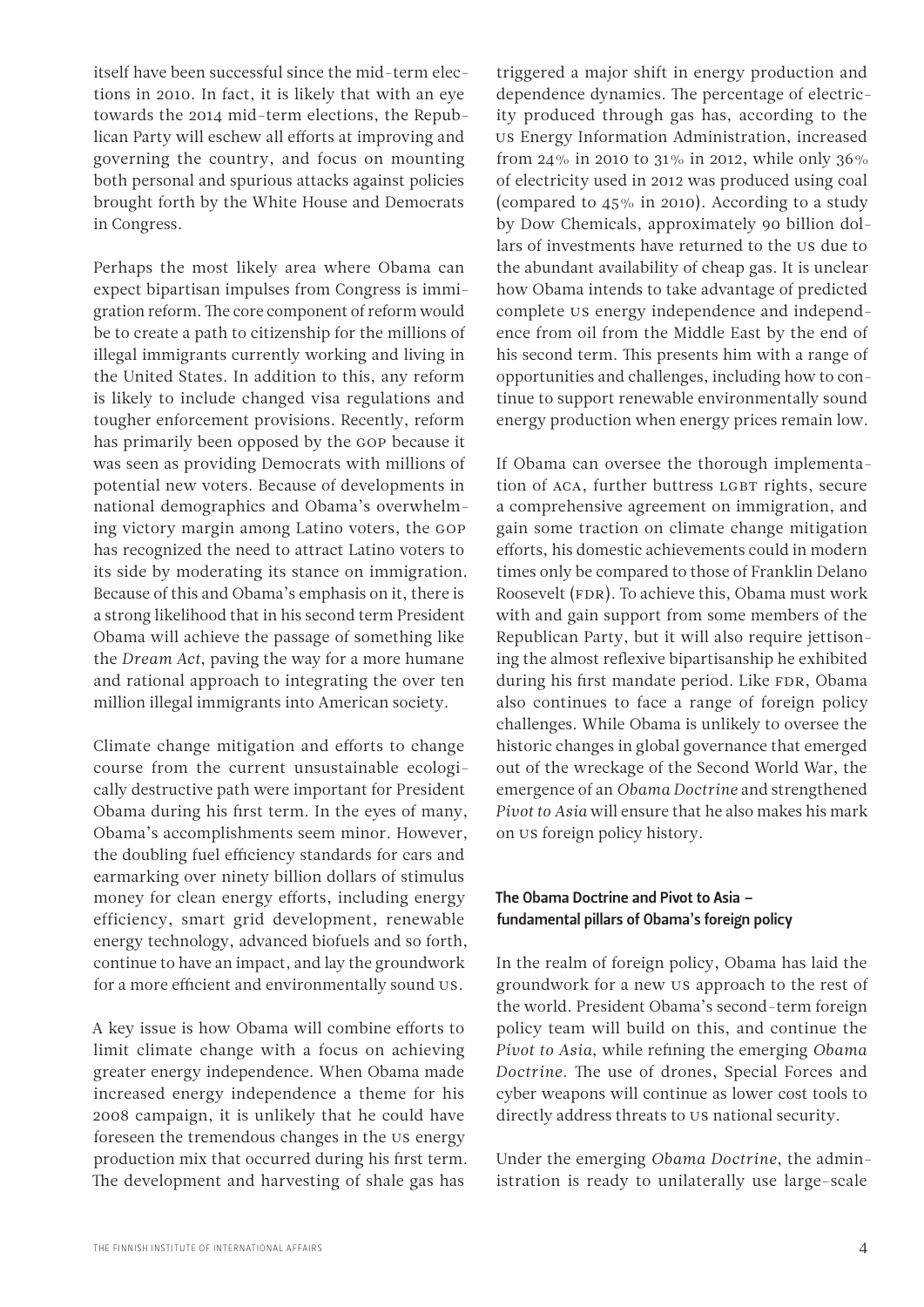military force only if national security is threatened. The raid into Pakistan to eliminate Osama bin Laden is illustrative of this. In situations where national security is not threatened or others have far more central interests, Obama is ready to contribute US capabilities, but partners are expected to take the lead and contribute significantly. The US approach to Libya in autumn 2011 is an example of this: both Arab and European countries were expected to take the lead, while the US provided indispensable logistical and operational support. Some have described this as the US withdrawing from the global leadership role it has had for decades, but in increasingly budget conscious Washington it is simply seen as making it clear to others that the time for freeriding is over. In Obama the United States has a president who recognizes the limits of American power, while appreciating the indispensable nature of the US in global affairs. Implicit in this is an acceptance that if others lead an endeavour, they are unlikely to do so based on strategies and approaches developed in Washington; achieving 70% of its goals in a particular situation without leading and with limited military or monetary contributions is seen as a good deal in the White House.

The second major pillar of the first Obama administration foreign policy was the *Pivot to Asia*. In Europe this has been unfairly seen as the abandonment of an old ally, when the US goal in the words of Secretary of State Hillary Clinton is rather "to build a web of partnerships and institutions across the Pacific that is as durable and as consistent with American interests and values as the web we have built across the Atlantic".<sup>3</sup> The US will continue to uphold its responsibilities towards its NATO allies in Europe, but because an ever-larger proportion of US foreign and security policy attention will be focused on Asia (including the Indian Ocean region), Europe will need to assume far more responsibility for its own defence. The strong interest in concluding a trans-Atlantic free trade area between the US and the EU should put to rest any fears of US abandonment of Europe; to emphasize its relevance and produce tangible economic benefits for Europeans, the EU would do well to focus efforts on concluding

such an agreement during the second Obama administration.

During Obama's first term, the implementation of the Obama doctrine was notably dependent on the use of two new tools<sup>4</sup>, and the resurrection of a balanced diplomatic approach to building relationships and alliances. One of the new tools which has been central to enabling Obama's desire for a 'light footprint' is the use of drones (UAVs) to conduct extrajudicial strikes and kill hundreds of individuals in (at least) Pakistan, Yemen, and Somalia. The use of these strikes has been justified by the administration as having effectively decimated the upper and middle ranks of al Qaeda, thereby preventing new terrorist strikes against Americans – a core national security interest. Of far more long-term importance is the precedent the use of drones has set, both within the framework of US foreign and security policy, and more globally as other nations develop strike-capable drones. With the selection of John Brennan, the primary architect of Obama's drone strategy, to head the Central Intelligence Agency (CIA), the questions relating to the legal, practical, ethical and political consequences of the use of drones will continue to be relevant throughout the second Obama administration.

The second tool which the administration has increasingly relied on is cyber weapons, especially against Iran, and possibly other states. For posterity, whether Iran ultimately develops a nuclear weapon or not, is less important than the fact that the Obama administration has publicly opened Pandora's box – together with Israel and China igniting a veritable cyber arms race. To combat especially active Chinese cyber espionage efforts, Obama has also made it clear that the United States is both in possession of advanced cyber capabilities and willing to use them.<sup>5</sup>

<sup>3</sup> Hillary Clinton's full article America's Pacific Century is available in *Foreign Policy* at http://www.foreignpolicy. com/articles/2011/10/11/americas\_pacific\_century

<sup>4</sup> David E. Sanger's book *Confront and Conceal* provides the most authoritative public account of the Obama administration's use of both drones and cyber weapons, and informs the author's understanding of the subject.

<sup>5</sup> The recent Briefing Paper "Transatlantic cybersecurity: The only winning move is to play with others" published by the Finnish Institute of International Affairs provides an overview of the central issues which the US is currently wrestling with when it comes to cybersecurity. It is available at http:// www.fiia.fi/en/publication/303/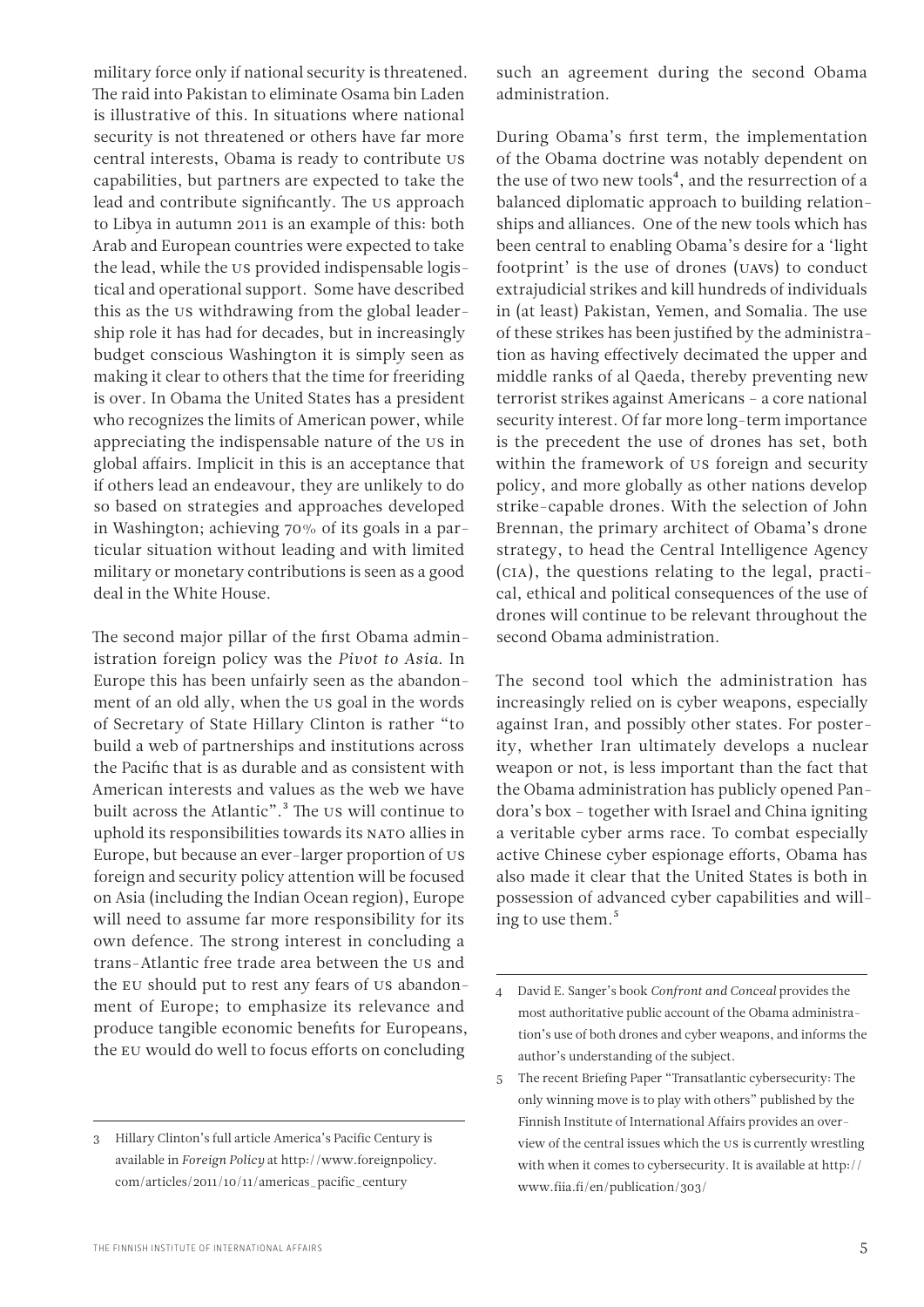What limited the foreign policy achievements of Obama's first administration was an inability to focus on a few key issues, largely due to a veritable tsunami of major foreign policy events with global implications. This was compounded by Obama's initial misunderstanding of the dynamics involved and the fear of abandonment potential allies felt, when the President offered the hand of friendship to all comers, some of whom interpreted it as a sign of weakness. Starting in 2011, the White House reoriented itself in this regard, and the reorientation is likely to continue into the second term.

#### Obama's second-term foreign policy – managing risk and preparing for the future

During his second administration Obama is likely to continue to focus on domestic affairs. Foreign policy in Obama's second term will focus on managing risk and preparing for the future. The second Obama administration acutely believes that nation-building at home is a prerequisite for the United States to be able to build relationships and coalitions that can positively influence world affairs in the 21<sup>st</sup> century – a better foreign policy will follow on from a domestically stronger United States.

Concretely, the most important thing President Obama can do is to further institutionalize the US-China relationship. The relationship will continue to evolve, with both sides recognizing the need for restraint but with competition intensifying. The biannual economic and security dialogues during which senior leaders from both countries meet with each other is a good start but more effort is needed, preferably in a regional context. The United States will also continue to deepen political, economic and military cooperation with numerous Asian states, engaging each country on its terms, with military engagement rarely being the initial primary field of cooperation. Obama must ensure that the *softcontainment* approach aimed at China strikes a balance between gently encouraging positive behaviour by China in its approach to international affairs, while reassuring partners and allies that the United States will stand firm in the face of overt Chinese aggression.

Balancing between issues-based engagement and reassuring allies is also something the United States will have to consider when dealing with Russia.

During the first Obama administration, NATO contingency plans were extended to cover new member states, and a range of exercises were held to reassure members of the Alliance's common defence capabilities. At the same time, Obama sought to lead a 'reset' of US relations with Russia, with generally positive but mixed results: the New START Treaty, supporting US and NATO operations in Afghanistan, and enabling strong pressure on Iran are three successful areas of mutual interest and cooperation. Relations are likely to ebb and flow, with tense times to be expected following incremental improvements in and new deployments of the US-NATO Ballistic Missile Defence system. During the second Obama term, Russia will not be seen as a significant US priority, though cooperation on individual issues of mutual interest will continue. Overall, Washington increasingly wants to see Europe taking the lead in coaxing Russia into a denser web of economic and political cooperation, with Washington providing support as needed.

In the broader Middle East, Obama will focus on the withdrawal from Afghanistan and contributing to the solution of various regional problems. When he came to power, Obama viewed Afghanistan as 'the good war', one worth investing additional resources in. By early 2013 the situation in Afghanistan remains precarious and support in the US for the effort in Afghanistan is minimal, more than sixty per cent of Americans say US troops should be removed from Afghanistan as soon as possible.<sup>6</sup> Although the administration has flagged the possibility of leaving no Americans in Afghanistan after the end of 2014, it is highly likely that a few thousand American soldiers will remain in the country after 2014; some with counter-terror missions and some as a part of the NATO-led post-ISAF training operation.

While Iranian nuclear weapons ambitions are likely to dominate Obama's agenda initially, he is likely to focus on building working relationships with the new leaders emerging out of the myriad political and social revolutions in the Middle East, while providing support for the development of democratic institutions in the region. As his predecessors have

<sup>6</sup> "Majority Support Quick Troop Withdrawal from Afghanistan", PEW Research Center, October 2012. Available at http://www.pewresearch.org/daily-number/majority-support-quick-troop-withdrawal-from-afghanistan/